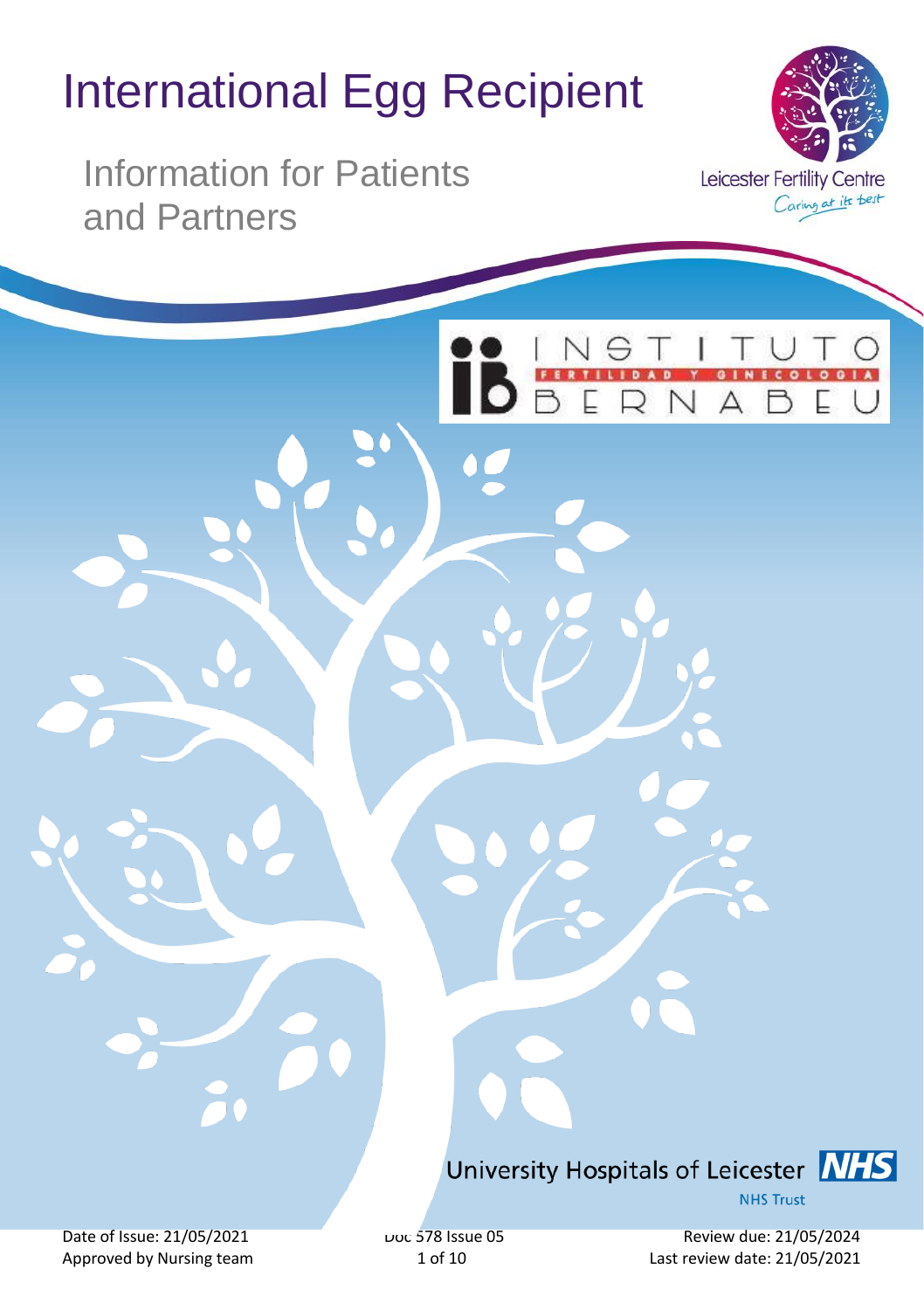# Who is this leaflet about and who is it for?

This leaflet is produced for women who require donated eggs.

#### What is 'egg donation'?

Egg donation means that the eggs of a donor are harvested via IVF treatment and given to another couple who need donated eggs in order to achieve a pregnancy.

#### Why would I need to receive donated eggs?

You may need donated eggs for the following reasons

- Your ovaries do not produce their own eggs (premature menopause, Turners syndrome, after chemo/radiotherapy)
- You do not have any ovaries
- You have a genetic problem which causes miscarriage or can be passed onto your children
- You have undergone unsuccessful IVF treatment due to poor egg quality

#### **What is the international egg donation programme?**

As there is a shortage of egg donors in the UK and waiting lists for UK donors are quite long, we are working with our partner clinic in Alicante, Spain. The Instituto Bernabeu has had a well established egg donation programme for over 15 years. They are regulated under Spanish Fertility Laws and hold ISO International Standards Organisation accreditation. They have around 500 egg donors on their list waiting to donate. This programme is only available for privately funded treatment.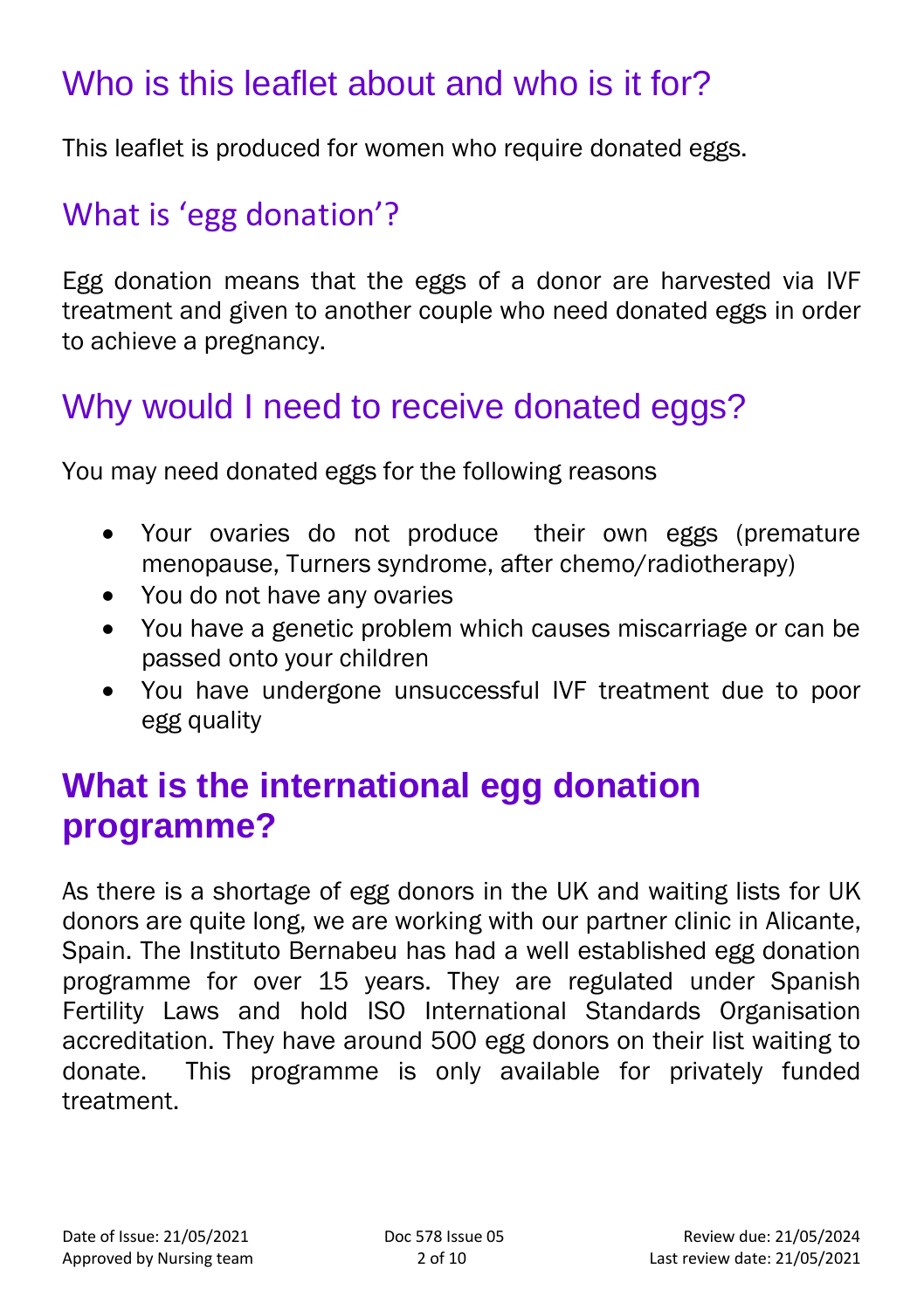# Who can be an egg donor in Spain?

Egg donor must be

- Between 18 and 35
- Fit and healthy
- No history of transmissible disease
- No personal or family history of inheritable disorders.
- No psychological disorders

Egg donors are women who chose to donate their eggs out of kindness to enable other women to have a child.

### What preparation is needed to receive donated eggs?

You will need an appointment with the consultant to have your medical histories taken and blood tests arranged to ensure you are healthy and to enable us to match you to a donor.

The tests include:

Blood screening for hepatitis B&C, HIV, Syphilis cytomegalovirus and blood group

Thalassaemia or sickle cell status (if you are from an Afro Caribbean, Asian or Southern Mediterranean background),

Screening to ensure you have been vaccinated against German Measles (rubella).

You will also need swabs taking to screen for sexually transmitted diseases.

Your partner will need to provide a semen sample

If aged 40 to 44 you will need a mammogram If 45 and above you will also need an ECG, Cardiac Echo and a general health check by your GP.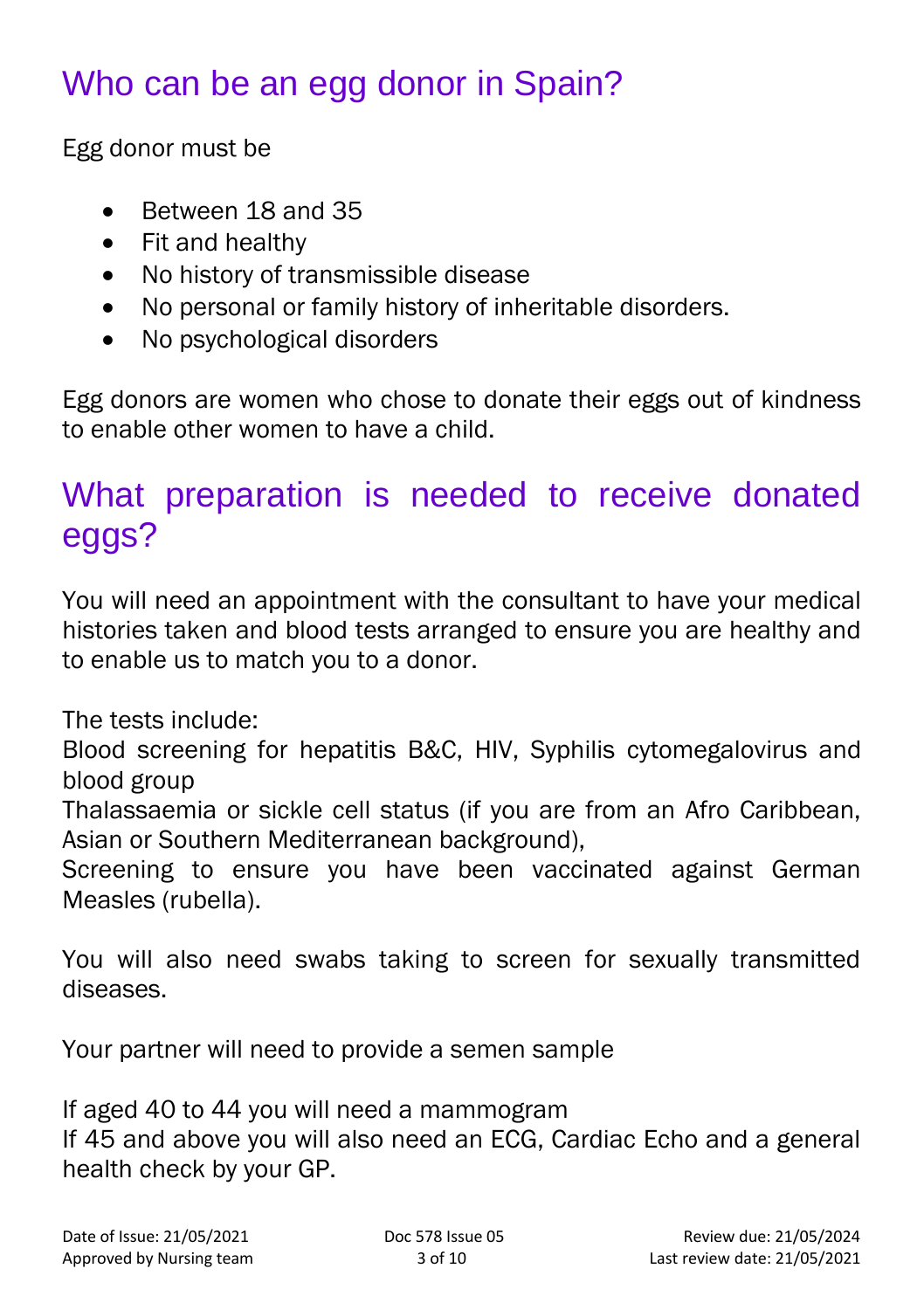# What happens next?

If your investigations show that you are suitable to under go treatment with egg donation then we will arrange an appointment with the consultant to plan the treatment and a counselling appointment to discuss the implications for you and your family in using donated eggs.

#### What treatment will I undergo?

The Medical staff in Spain will assess your personal situation and email your plan of treatment which will inform us which medication to prescribe for you and when you need to take it.

You will have an ultrasound scan to check your womb lining thickness prior to going out to Spain.

You will be kept up to date about your donor's progress by e-mail from the clinic in Spain

You partner will need to travel to Spain on the day of the egg collection to produce a semen sample. If he wishes he can travel before this and produce a sample to be frozen. The following day you will be contacted by the laboratory staff to let you know if and how many embryos have fertilised. One or two embryos will be transferred on Day 3 or 5 after retrieval dependant on the number and quality of your embryos.

# Getting to Spain

Regular daily flights are available from local airports to Alicante.

A list of hotels near the Spanish clinic will be given to you for you to book.

Staff from the Spanish clinic will meet you at the airport in Alicante.

#### DO NOT BOOK YOUR FLIGHTS OR ACCOMMODATION UNTIL YOU KNOW THE DATE FOR EMBRYO TRANSFER

### How do the embryos get implanted?

You will need to travel to Spain for the implantation and you can be accompanied by your partner or family member/friend as you choose.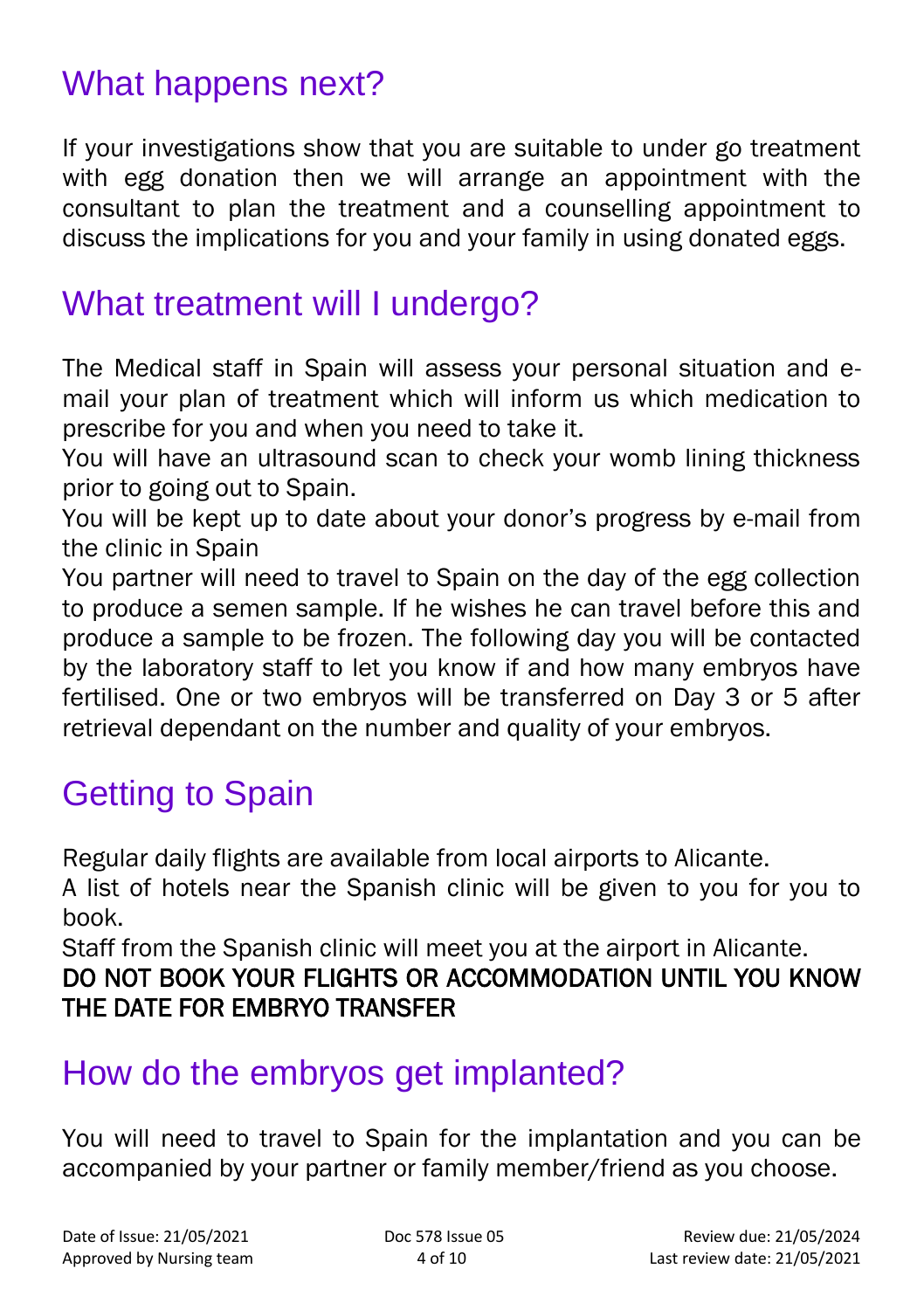The procedure will involve a speculum being inserted into the vagina to access the neck of the womb (cervix), which is cleaned prior to embryo transfer. A fine tube (catheter) containing the embryos will then be passed through the cervix into the womb cavity and the embryos will be transferred. The catheter is then checked by the embryologist to ensure that the embryos are inside the womb.

Any surplus embryos may be frozen for your future use. Due to differences in UK and Spanish law all future treatments must be in Spain as no embryos or sperm can be exported to the UK.

### What happens after the embryos are implanted?

You will continue with the oestrogen tablets and the progesterone pessaries. You will be given an appointment in two weeks time to attend the Leicester Fertility Centre for a pregnancy test.

### What will I know about the donor?

Your donor will be matched by the medical Staff at Instituto Bernabeu to match your facial features and medical characteristics as closely as possible. You will be told the age of your donor and their blood group. However, under Spanish Law you will not be given this information until after the embryo has been transferred.

Egg Donation in Spain is anonymous so no further information about the donor will be available to yourselves or any resulting child.

#### What can go wrong?

When the sperm of your partner and donated eggs are fertilised, there may be failure of fertilisation in a very small number of cases (1%). This means your trip for embryo transfer will not be required.

Although donors are screened for infectious and heritable diseases, there is always a small risk as some conditions cannot be tested for currently or may become apparent in the donor at some time in the future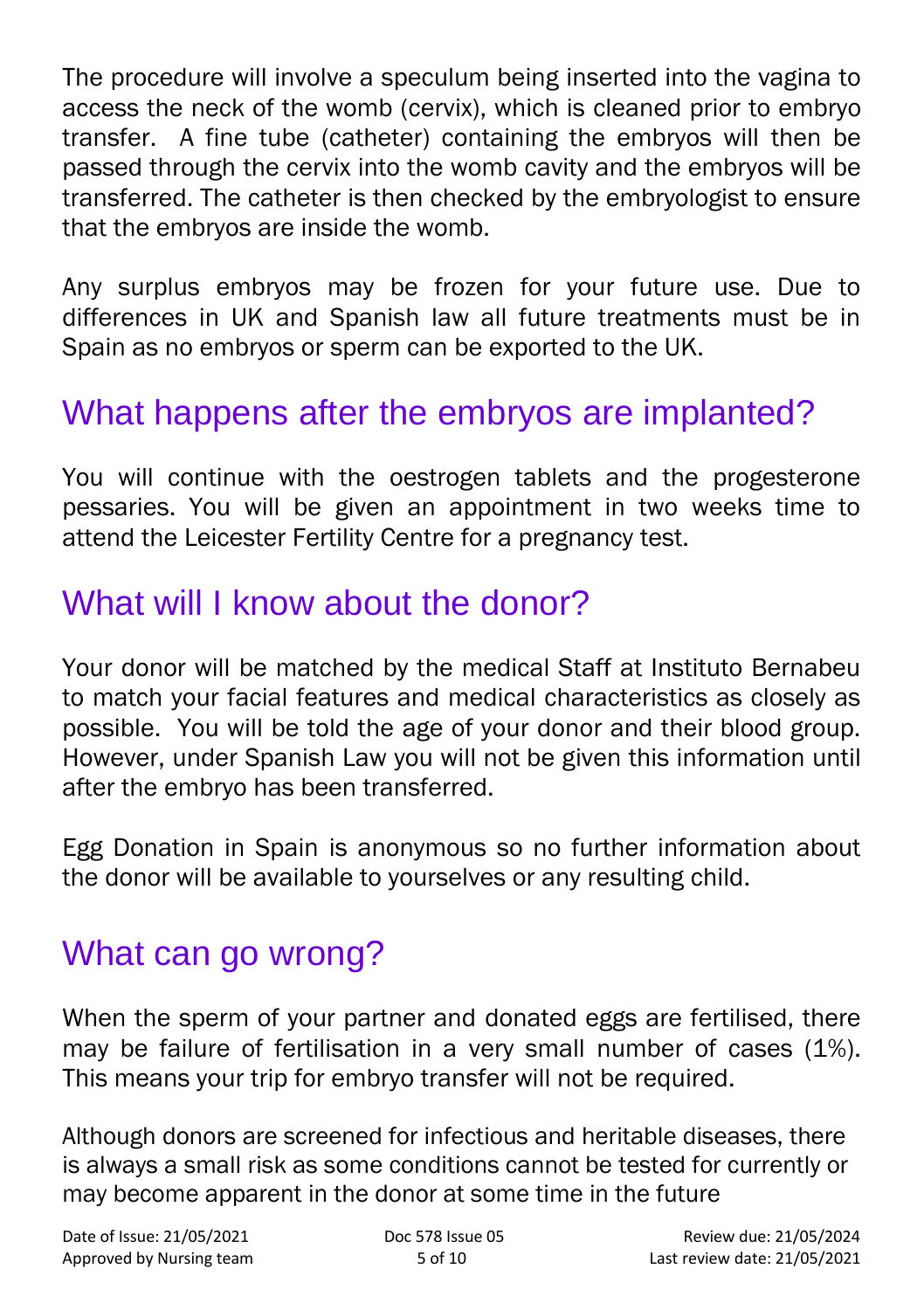### What follow up care is available?

We would normally offer you and your partner a follow-up clinic appointment with the consultant if your treatment has not been successful. We understand that this is a very difficult time for you both emotionally. Should you wish to access any supportive counselling during your fertility treatment you may contact the Leicester Fertility Centre to arrange an appointment with the unit's counsellor

### If you'd like more information

You may contact the Leicester Fertility Centre where an appointment will be made with the nursing staff to discuss our international egg donation programme in more detail.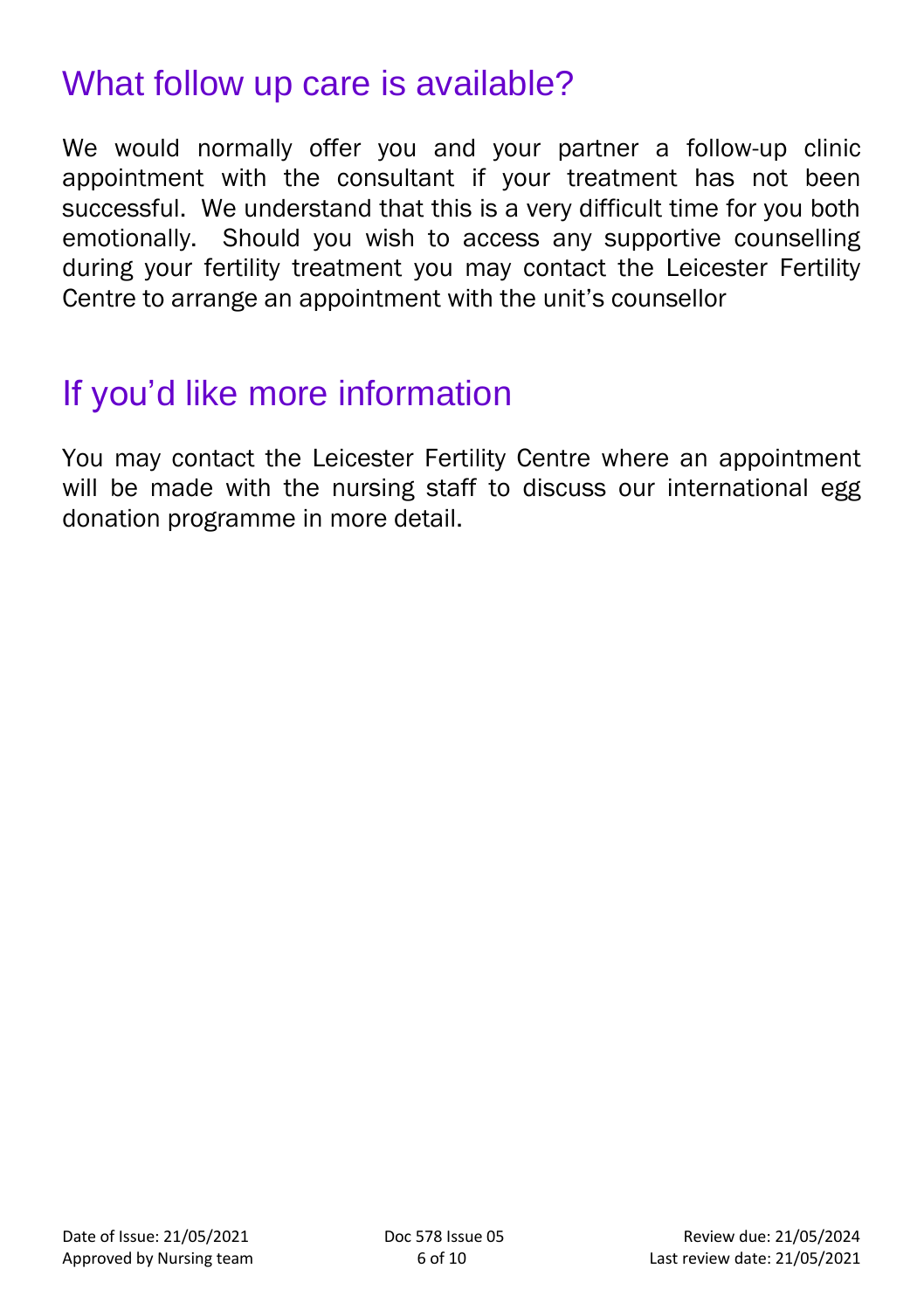## Our commitment to patients

We are constantly striving to improve our services to patients and we will welcome your comments or suggestions for improvement.

#### Leicester Fertility Centre Contact Details

| Tel:     | 0116 2585922                        |
|----------|-------------------------------------|
| E-mail:  | LFCinfo@uhl-tr.nhs.uk               |
| Website: | www.leicesterfertilitycentre.org.uk |

#### Useful addresses

| Human Fertilisation and Embryology Authority:                    | www.hfea.gov.uk      |
|------------------------------------------------------------------|----------------------|
| NICE guidelines:                                                 | www.nice.org.uk      |
| NHS - Response line:                                             | 111.nhs.uk / 111     |
| NHS - Smoking helpline:                                          | 0300 123 1044        |
| Fertility Network UK: www.fertilitynetworkuk.org / 0121 323 5025 |                      |
| SEED (Sperm, Egg & Embryo Donation) Trust:                       | www.seedtrust.org.uk |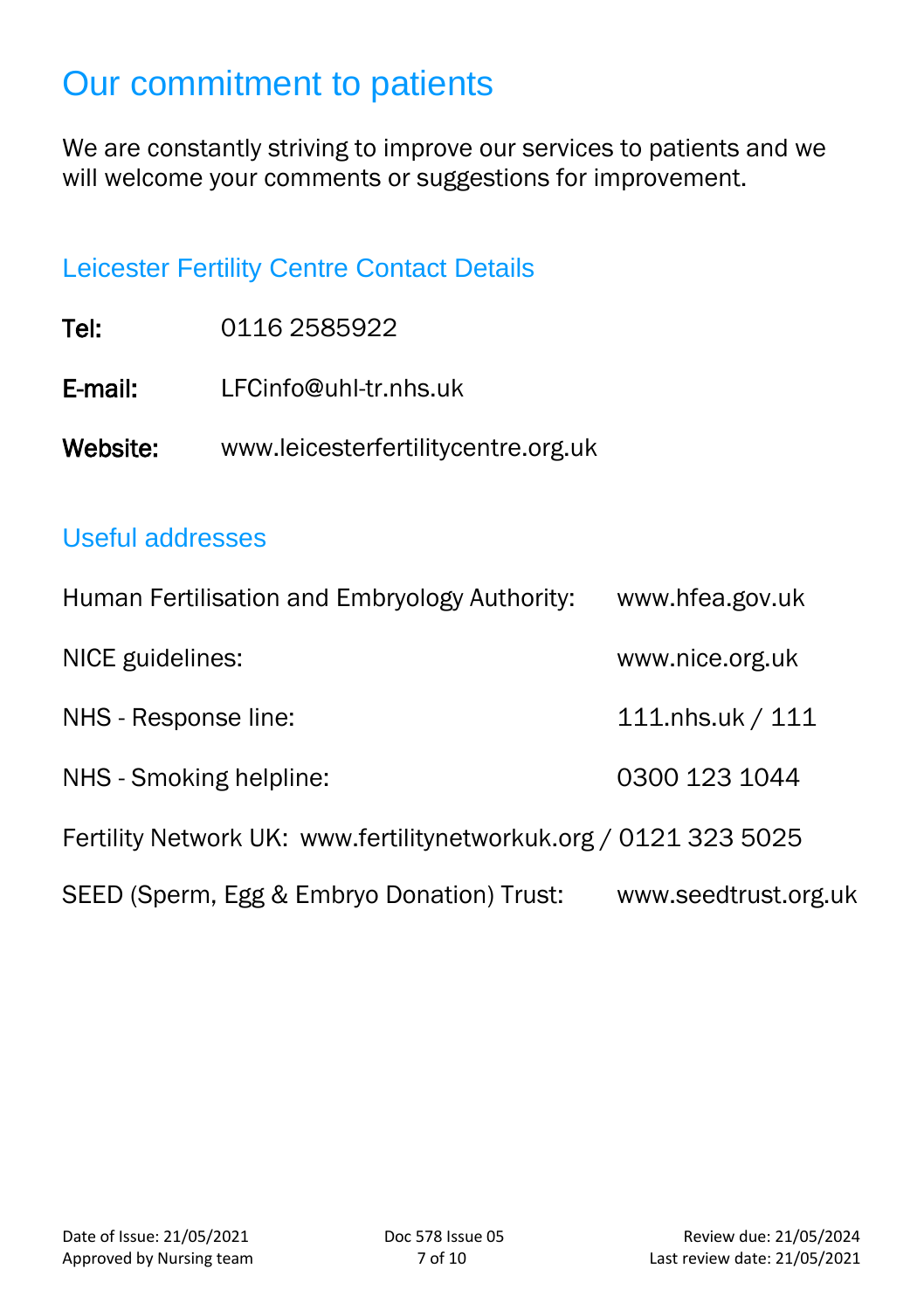Do you feel that you are at risk of verbal or physical abuse? If so, you may find the following numbers useful:

UAVA Helpline: 0808 80 200 28

Email: [info@uava.org.uk](mailto:info@uava.org.uk)

Text support: 07715 994 962



*This information was correct at the time of printing. While the Trust makes every reasonable effort to keep its information leaflets up to date, very recent changes may not be reflected in the guidance and you should discuss this with the clinical staff at the time of your appointment.*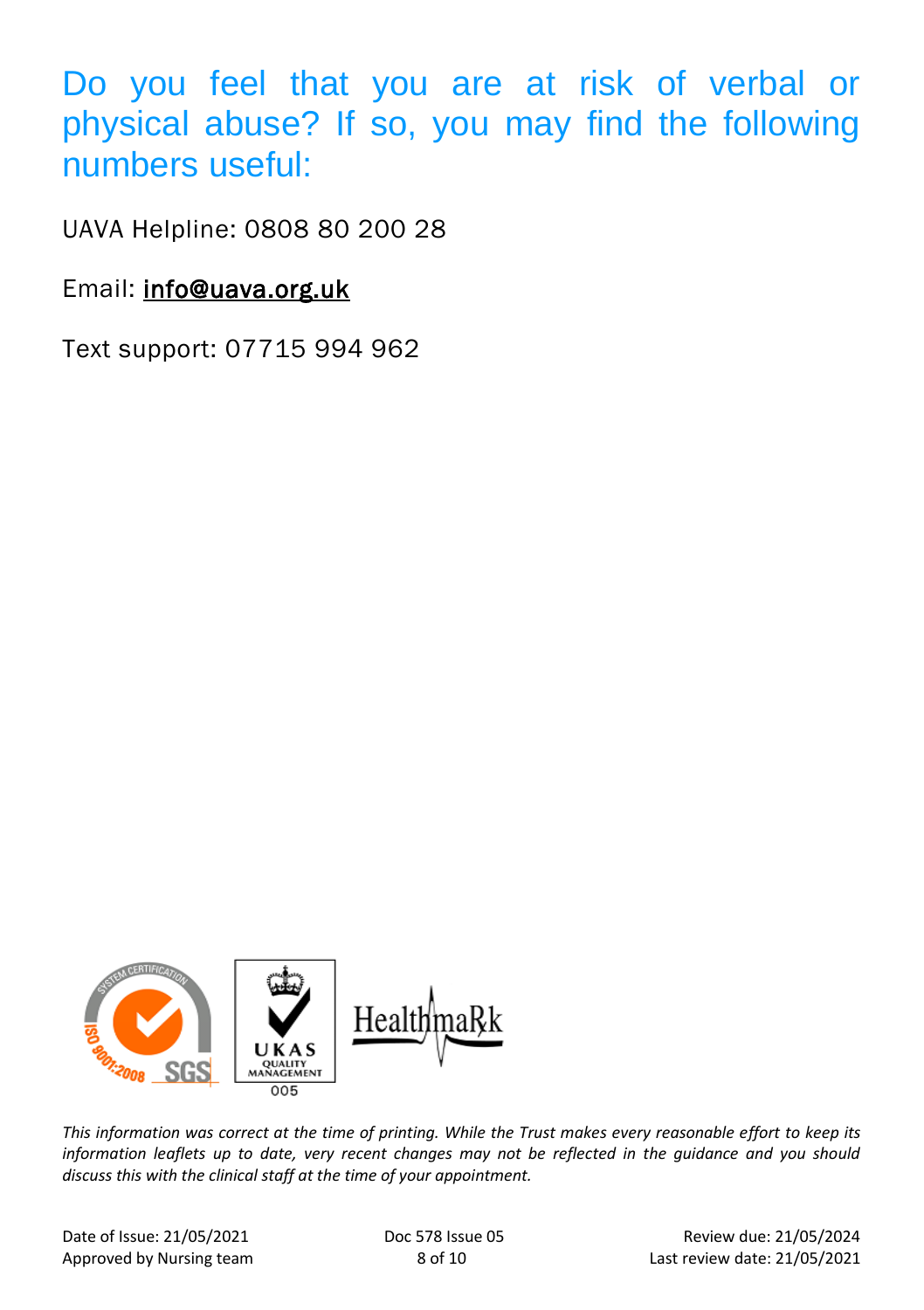#### **Questions**

If you have any questions write them down here to remind you what to ask when you speak to your consultant.